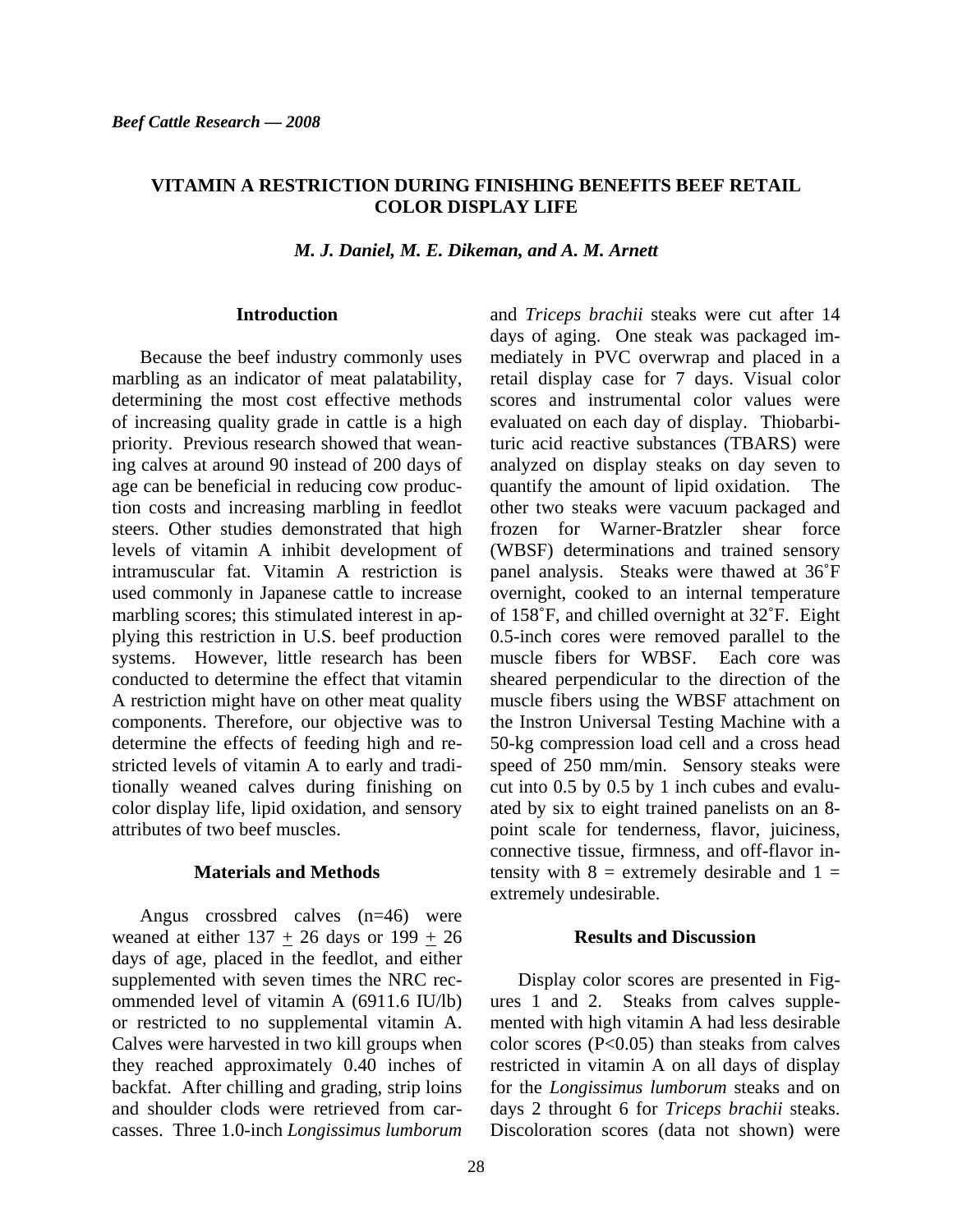less desirable  $(p<0.05)$  for high vitamin A steaks on days 3 through 6 in the *Longissimus lumborum* muscle and on days 4 and 5 in the *Triceps brachii* muscle. Also, a\*, b\* and saturation index values were numerically lower (less desirable) in the high vitamin A steaks on all days of display for the *Longissimus lumborum* muscle but were statistically significant only on days 3, 2, and 3, respectively (data not shown).

Lipid oxidation (Figure 3), measured by TBARS values, was higher  $(P<0.05)$  for both muscles after 7 days of display in steaks from calves supplemented with high vitamin A. There were no differences (P>0.05) in WBSF values between the treatments for either muscle. Also, there were no differences (P>0.05) in sensory panel traits for the *Triceps brachii* muscle. However, *Longissimus lumborum*  steaks from steers supplemented with high vitamin A had lower ( $p<0.05$ ) scores for myofibrillar tenderness and connective tissue amount (data not shown).

### **Implications**

Vitamin A restriction during finishing has potential to increase retail color display life and reduce lipid oxidation of beef *Longissimus lumborum* and *Triceps brachii* steaks without negatively affecting cooked meat sensory attributes.



**Figure 1. Display Color Scores for** *Longissimus lumborum* **Steaks.** 

Display Color Score:  $1 = \text{most desirable}$ ;  $8 = \text{least desirable}$ . \* Means differ (P<0.05).  $HA =$  Supplemented with 6911.6 IU/lb vitamin A;  $LA =$  No supplemental vitamin A.